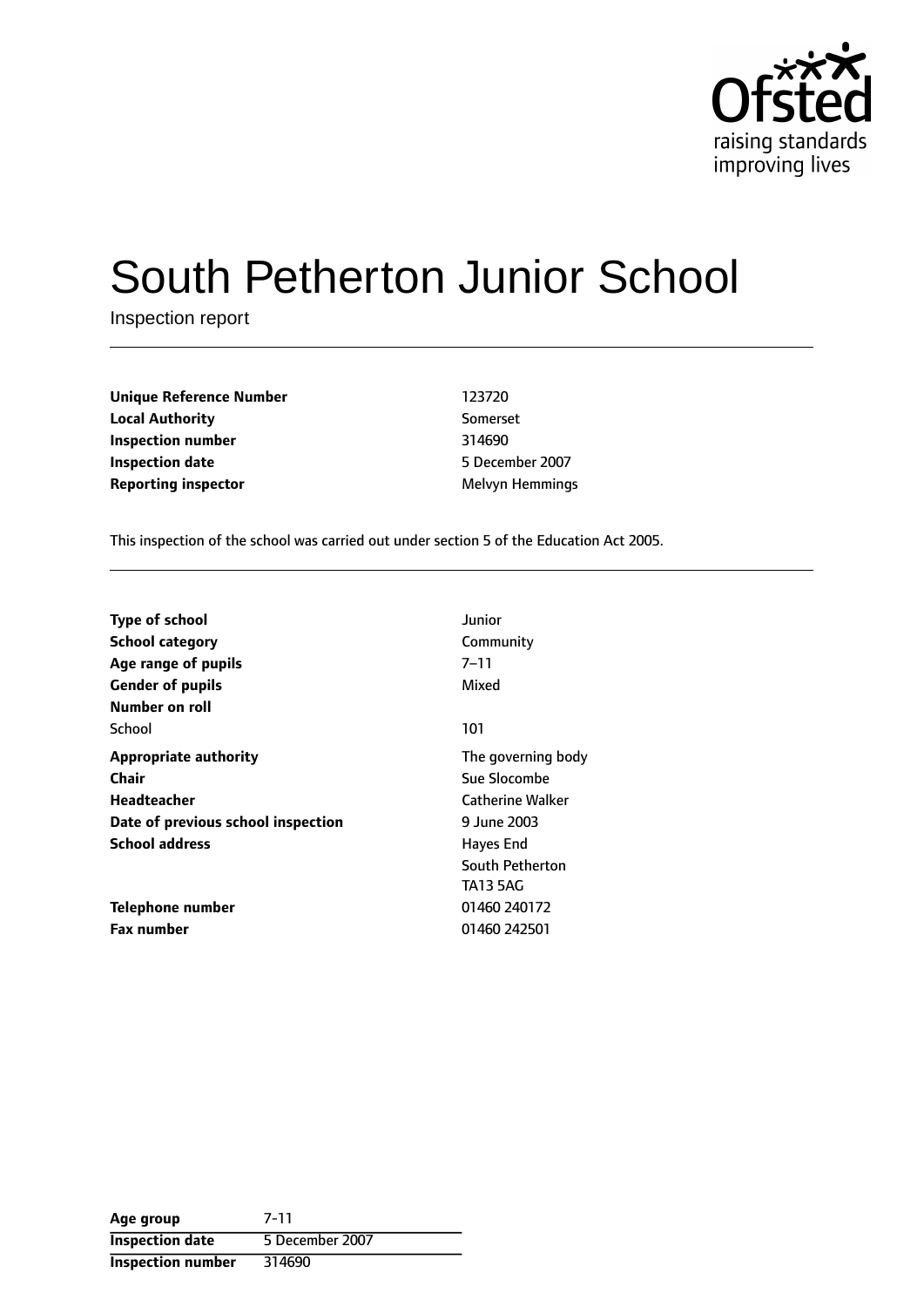.

© Crown copyright 2007

#### Website: www.ofsted.gov.uk

This document may be reproduced in whole or in part for non-commercial educational purposes, provided that the information quoted is reproduced without adaptation and the source and date of publication are stated.

Further copies of this report are obtainable from the school. Under the Education Act 2005, the school must provide a copy of this report free of charge to certain categories of people. A charge not exceeding the full cost of reproduction may be made for any other copies supplied.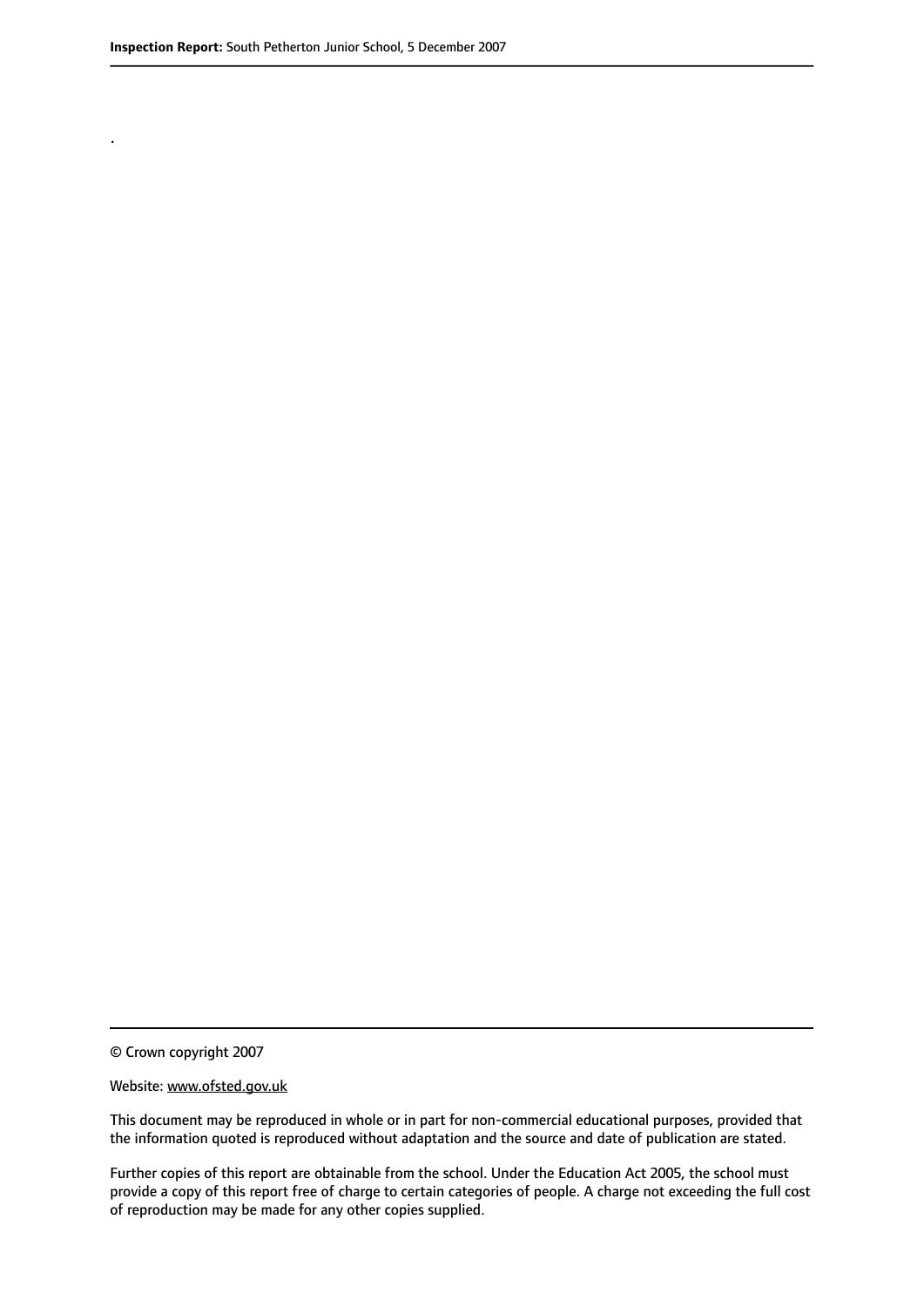# **Introduction**

The inspection was carried out by one Additional Inspector. The inspector evaluated the overall effectiveness of the school and investigated the following issues: the achievement of pupils in writing, especially the more able; the consistency of progress through the school; to what extent pupils are involved in assessing for themselves how well they are doing; the quality of provision in information and communication technology (ICT), art, music and drama; how effectively leadership and management are maintaining the high performance of previous years. Evidence was gathered from the school's self-evaluation form, assessment and tracking records, observations of the school at work, discussions with staff, the chair of governors, the school improvement adviser and pupils. The parental questionnaire responses were analysed. Other aspects of the school were not investigated in detail, but the inspector found no evidence to suggest that the school's own assessments, as given in its self-evaluation, were not justified, and these have been included where appropriate in the report.

#### **Description of the school**

This is a small rural school with four single-age classes. The attainment of most pupils on entry to Year 3 is broadly average. The proportion of pupils with learning difficulties and/or disabilities is broadly average. The headteacher was appointed in September 2007 after almost a year of acting headship in the school.

#### **Key for inspection grades**

| Grade 1 | Outstanding  |
|---------|--------------|
| Grade 2 | Good         |
| Grade 3 | Satisfactory |
| Grade 4 | Inadequate   |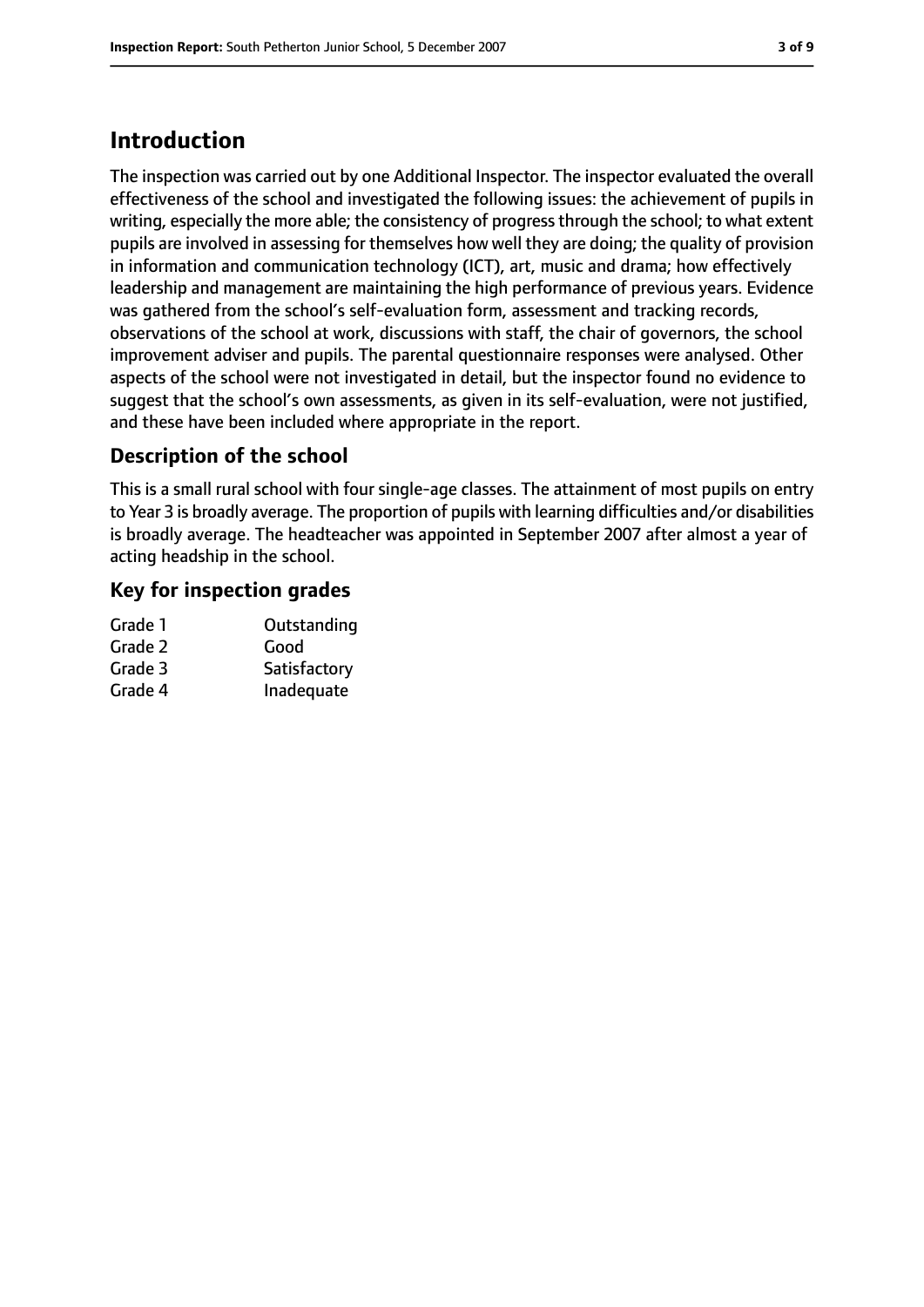## **Overall effectiveness of the school**

#### **Grade: 2**

This is a good school with some outstanding features. It provides pupils with a wide range of exciting and challenging activities within a very caring ethos that cherishes each of them as individuals. Parents are overwhelmingly supportive of the school and are very pleased with the experiences provided for their children. One parental comment is typical of many: 'My child has never come home complaining of being bored. He is stretched in imaginative ways and thoroughly enjoys his time at school.'

Pupils achieve well and, in recent years, have attained above average standards by the end of Year 6 in English, mathematics and science. Good quality teaching and learning are a major factor in the pupils' success. Teachers plan their lessons well to build on previous work so pupils can use what they already know to support their current learning. Activities are stimulating and so maintain pupils' interest and concentration. Teaching assistants provide good support for all pupils, especially for those with learning difficulties and/or disabilities. There are good opportunities provided for pupils to talk in pairs to discuss and develop their ideas. This makes a positive contribution to their good skills in speaking and listening. Progress is good overall, although it is uneven between classes. As a result, pupils in some classes make better progress than in others. This stems from teachers not always using information about individual pupils' skills, knowledge and understanding to set work that sufficiently challenges their different abilities. Pupils show very good attitudes to their work and are keen to learn and improve their performance. They say that they particularly like practical activities. This is reflected in their very strong performance in science, in which they are provided with many opportunities to carry out practical scientific investigations.

The headteacher provides resolute leadership and clear direction for the school. All staff share her vision for school improvement, and a strong sense of teamwork is evident. Leadership and management identified that the performance of more able pupils in writing in the Year 6 national tests in 2007 was not as good as in previous years. It was acknowledged that these pupils had not been sufficiently stretched to achieve to their full capability. Action was taken quickly to bring about improvement. This included providing pupils with more focused targets in writing so they are now more aware of the criteria they need to meet to achieve the higher level in this aspect of English. Such action is already proving successful and the school's data shows more pupils on track to attain the higher level in writing in 2008.

The school's self-evaluation is accurate and has enabled it to correctly identify the priority areas for development. These include providing sufficient challenge for more able pupils in writing and making progress consistent through the school. It is evident, however, that much of the responsibility for bringing about improvement is centred on the headteacher. She has a very heavy workload, including teaching for two days each week. The school acknowledges the need to lighten this workload and more effectively involve some staff in school improvement by delegating specific leadership and management responsibilities. Governors are supportive of the school and make a good contribution to helping it move forward.

Pupils behave in an exemplary way and are extremely kind and considerate to others. They show much enjoyment in coming to school, which is reflected in the above average attendance rate. There is a very friendly atmosphere throughout the school and relationships are excellent. As one pupil typically said, 'This is a happy and friendly school in which we feel safe'. Pupils have a very good understanding of the need to eat healthily and to take regular exercise. They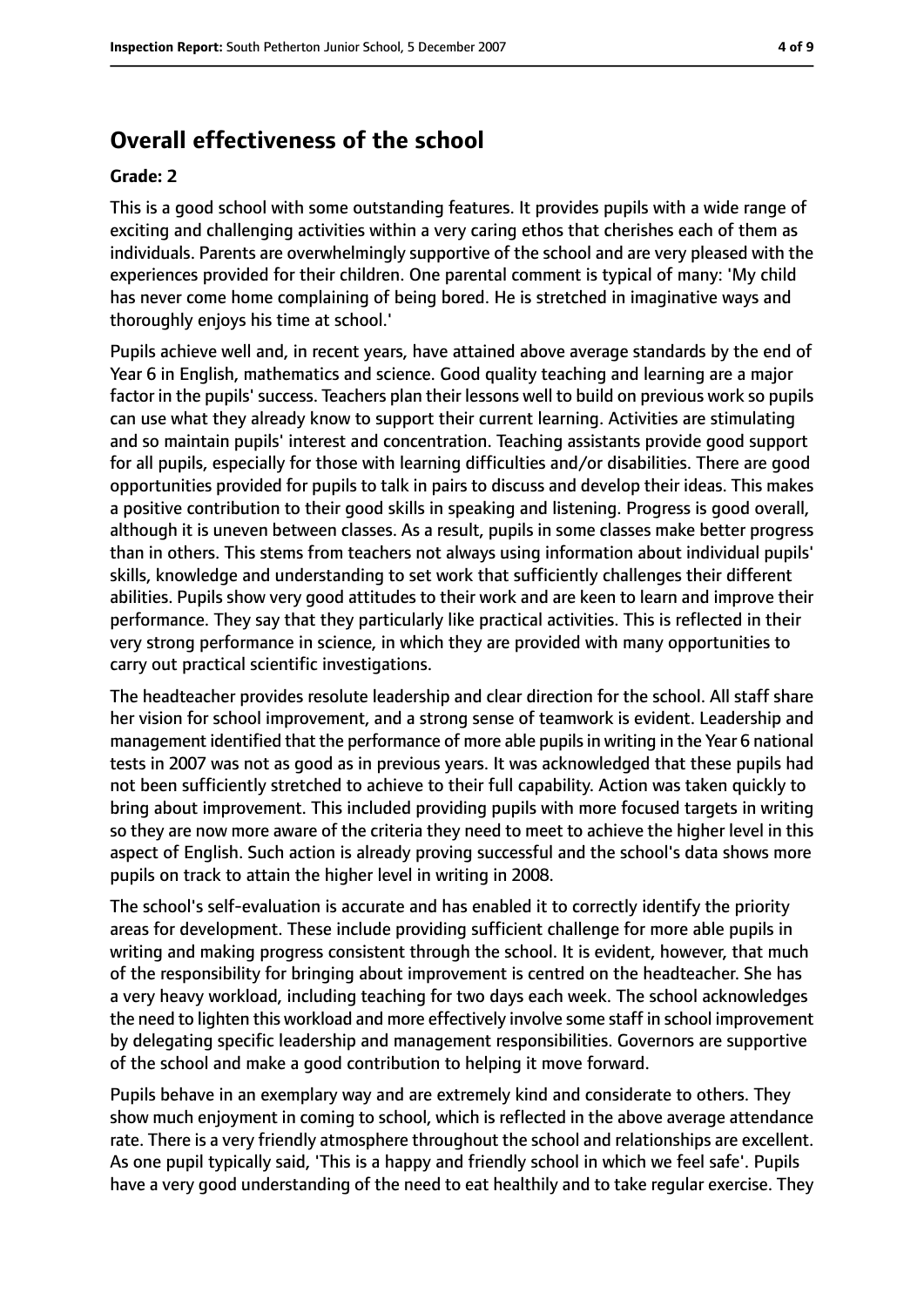talk enthusiastically about the healthy options they can choose at lunchtime. Pupils make a positive contribution to the school community by taking on a range of responsibilities, such as being a member of the school council. They also contribute very well to the wider village community, such as by taking part in the local carnival and in country dancing in the village square. They are well prepared for their future lives.

A particular strength of the school is the excellent variety of enrichment activities that extend the good curriculum. The school buys in outside specialists to enhance provision in art, music, drama and physical education. As a result, pupils achieve high standards in these subjects. This is reflected in the stunning displays of pupils' artwork in classrooms and corridors and the fact that every pupil in Years 3 and 4 plays a musical instrument. The school provides a range of artists and performers to work with pupils, including theatre groups and a local charcoal artist. Pupils have the opportunity to take part in a variety of out of school clubs, such as art, samba drumming and 'Le Club Francais'. Visits to places of educational interest further extend pupils' experiences, and they particularly like the residential visit they have in Years 5 and 6. Curriculum planning does not always meet individual pupils' needs and leads to inconsistencies in progress between classes. Provision in ICT is good, with pupils having access to laptops throughout the day to develop their skills in the subject and support learning in other subjects. This was seen to good effect in a literacy lesson for pupils in Year 5. They confidently used their ICT skills to develop new scenes and characters into their stories.

There is an outstanding level of pastoral care for all pupils. Everyone in the school is firmly committed to ensuring pupils' safety and well-being. Arrangements for safeguarding pupils are very thorough. All staff have undertaken child protection training and know the procedures to follow if they have concerns about a pupil's welfare. Risk assessments are firmly in place for activities, both in and around the school and during visits. Senior teaching assistants play an important pastoral role by leading weekly meetings with other assistants to discuss individual pupils and their needs. Of particular note is the 'X zone' project for pupils needing extra nurturing. This enables pupils to spend time in a specially designed sensory area to relax and talk over with a member of staff any worries or concerns they might have. It is also used as a means of pupils sharing and celebrating their achievements with others.

There are very strong links with outside agencies to provide extra support for individual pupils when needed. The school also works very closely with the infant and secondary schools to provide a comprehensive transfer programme for pupils. The proceduresfor tracking the progress that pupils make have been recently improved and are good. However, teachers do not always use the information collected effectively to set sufficiently challenging work. The school recognises the need to involve pupils more effectively in evaluating their own progress and how they might improve their performance. The school's recent track record shows its good capacity to make any necessary improvements.

#### **What the school should do to improve further**

- ensure teachers in each class consistently set challenging work so that all pupils make at least good progress
- delegate specific leadership and management responsibilities amongst staff to more effectively involve them in school improvement
- involve pupils more in evaluating for themselves how well they are doing and how they might improve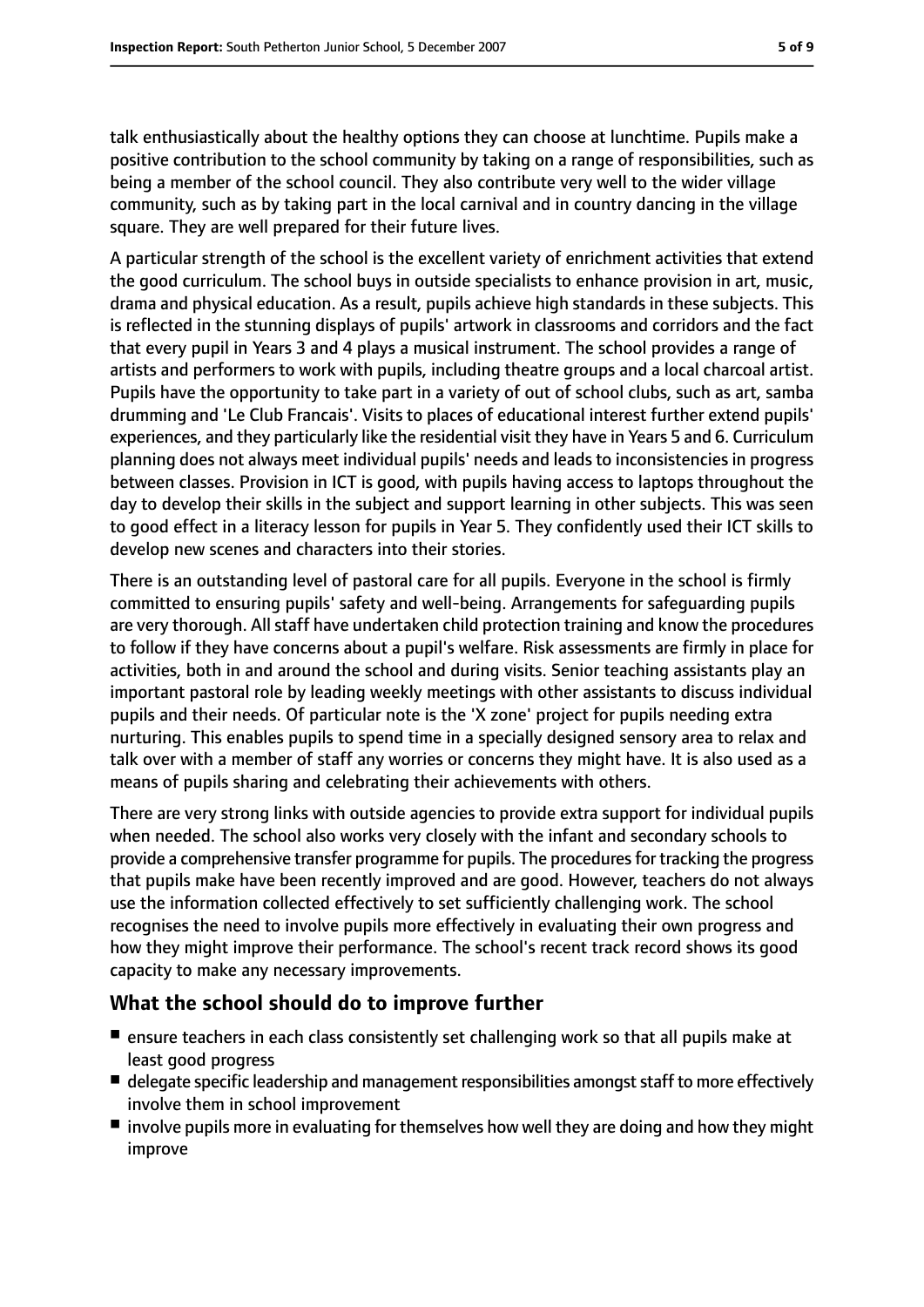**Any complaints about the inspection or the report should be made following the procedures set out in the guidance 'Complaints about school inspection', which is available from Ofsted's website: www.ofsted.gov.uk.**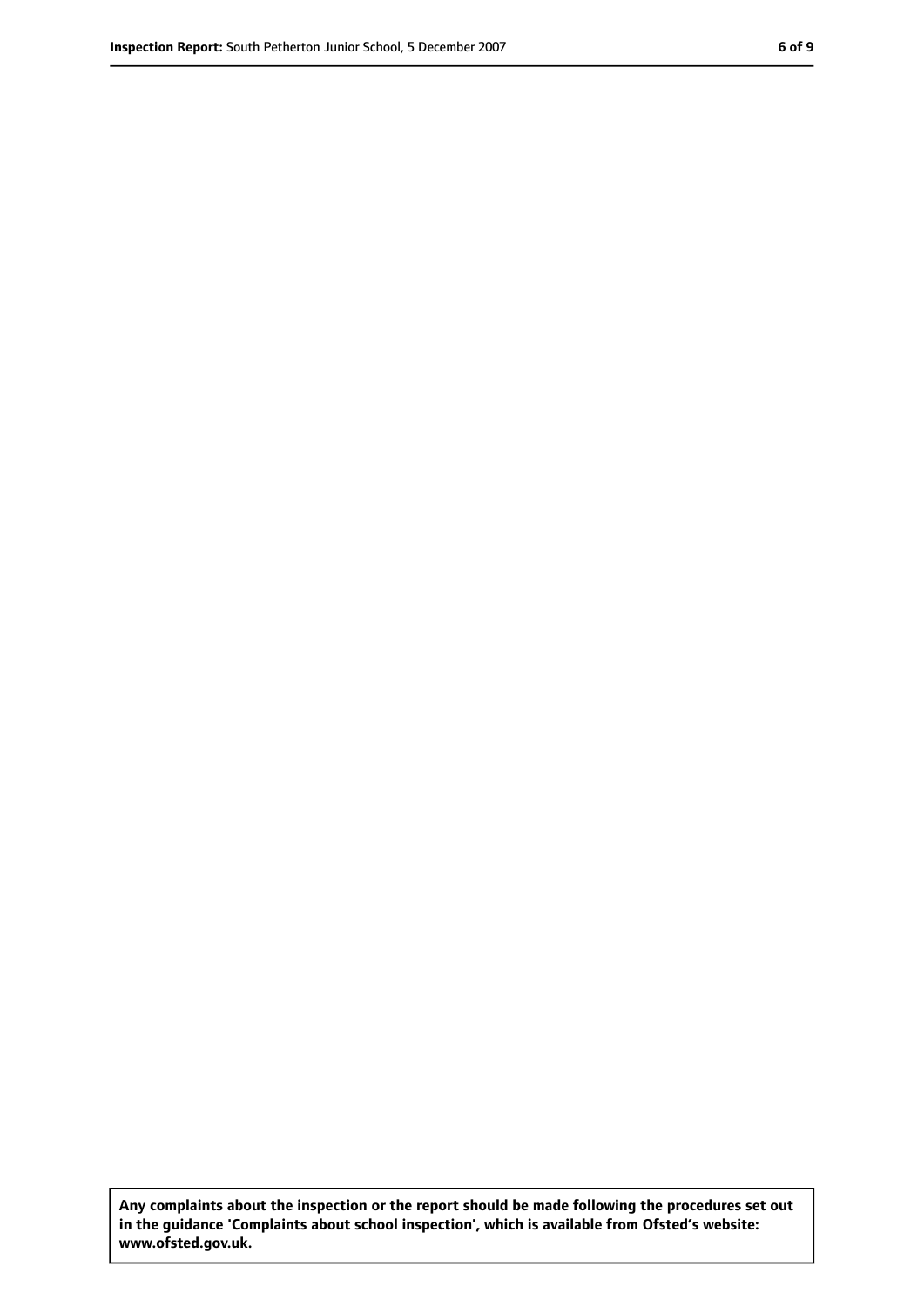# **Inspection judgements**

| $^{\backprime}$ Key to judgements: grade 1 is outstanding, grade 2 good, grade 3 satisfactory, and | School         |
|----------------------------------------------------------------------------------------------------|----------------|
| arade 4 inadequate                                                                                 | <b>Overall</b> |

## **Overall effectiveness**

| How effective, efficient and inclusive is the provision of education, integrated<br>care and any extended services in meeting the needs of learners? |     |
|------------------------------------------------------------------------------------------------------------------------------------------------------|-----|
| Effective steps have been taken to promote improvement since the last<br>inspection                                                                  | Yes |
| How well does the school work in partnership with others to promote learners'<br>well-being?                                                         |     |
| The capacity to make any necessary improvements                                                                                                      |     |

#### **Achievement and standards**

| How well do learners achieve?                                                                               |  |
|-------------------------------------------------------------------------------------------------------------|--|
| The standards <sup>1</sup> reached by learners                                                              |  |
| How well learners make progress, taking account of any significant variations between<br>groups of learners |  |
| How well learners with learning difficulties and disabilities make progress                                 |  |

## **Personal development and well-being**

| How good is the overall personal development and well-being of the<br>learners?                                  |  |
|------------------------------------------------------------------------------------------------------------------|--|
| The extent of learners' spiritual, moral, social and cultural development                                        |  |
| The extent to which learners adopt healthy lifestyles                                                            |  |
| The extent to which learners adopt safe practices                                                                |  |
| How well learners enjoy their education                                                                          |  |
| The attendance of learners                                                                                       |  |
| The behaviour of learners                                                                                        |  |
| The extent to which learners make a positive contribution to the community                                       |  |
| How well learners develop workplace and other skills that will contribute to<br>their future economic well-being |  |

#### **The quality of provision**

| How effective are teaching and learning in meeting the full range of the<br>learners' needs?                     |  |
|------------------------------------------------------------------------------------------------------------------|--|
| How well do the curriculum and other activities meet the range of needs<br>$^{\rm t}$ and interests of learners? |  |
| How well are learners cared for, guided and supported?                                                           |  |

 $^1$  Grade 1 - Exceptionally and consistently high; Grade 2 - Generally above average with none significantly below average; Grade 3 - Broadly average to below average; Grade 4 - Exceptionally low.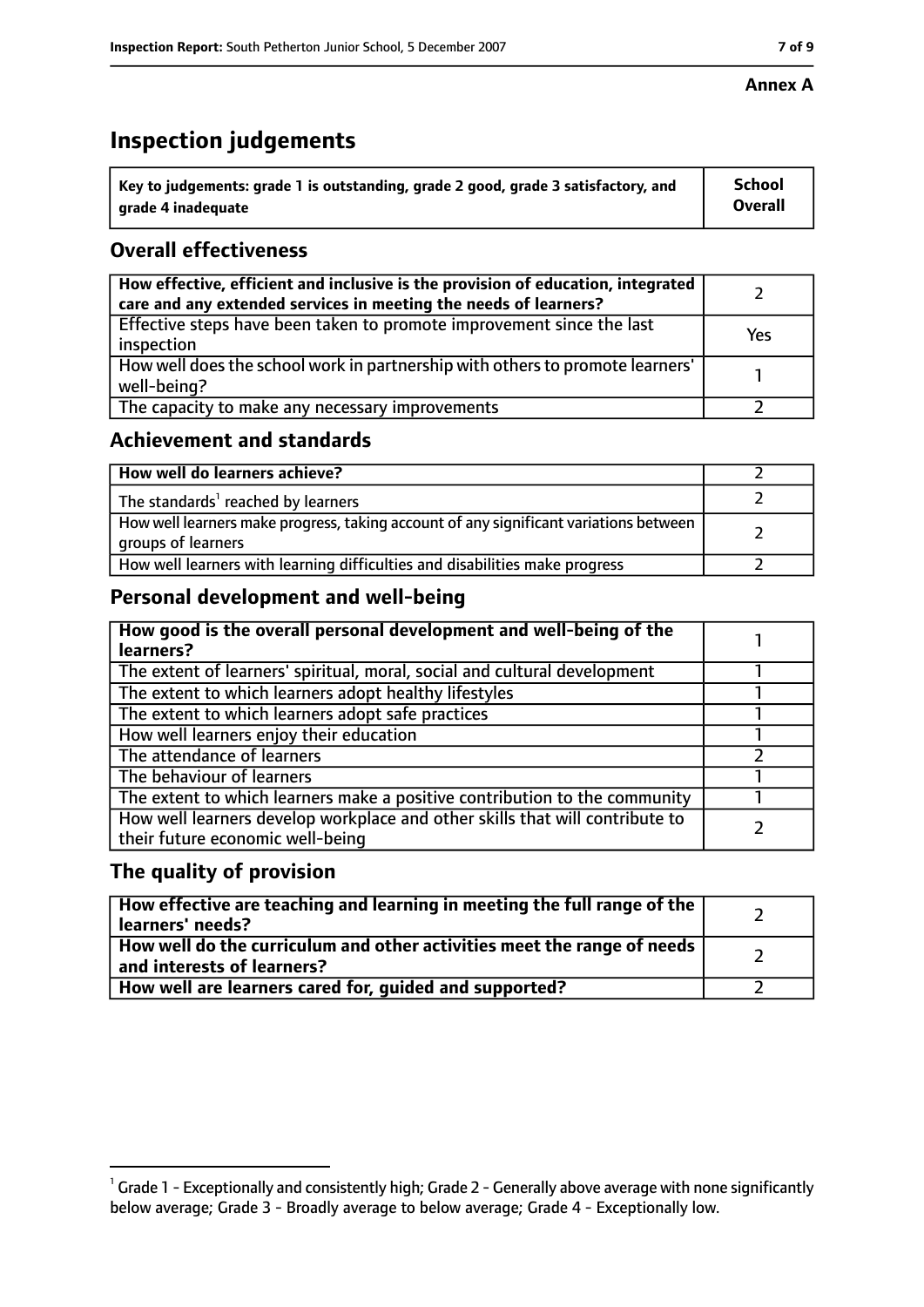# **Leadership and management**

| How effective are leadership and management in raising achievement<br>and supporting all learners?                                              |     |
|-------------------------------------------------------------------------------------------------------------------------------------------------|-----|
| How effectively leaders and managers at all levels set clear direction leading<br>to improvement and promote high quality of care and education |     |
| How effectively leaders and managers use challenging targets to raise standards                                                                 |     |
| The effectiveness of the school's self-evaluation                                                                                               |     |
| How well equality of opportunity is promoted and discrimination tackled so<br>that all learners achieve as well as they can                     |     |
| How effectively and efficiently resources, including staff, are deployed to<br>achieve value for money                                          |     |
| The extent to which governors and other supervisory boards discharge their<br>responsibilities                                                  |     |
| Do procedures for safequarding learners meet current government<br>requirements?                                                                | Yes |
| Does this school require special measures?                                                                                                      | No  |
| Does this school require a notice to improve?                                                                                                   | No  |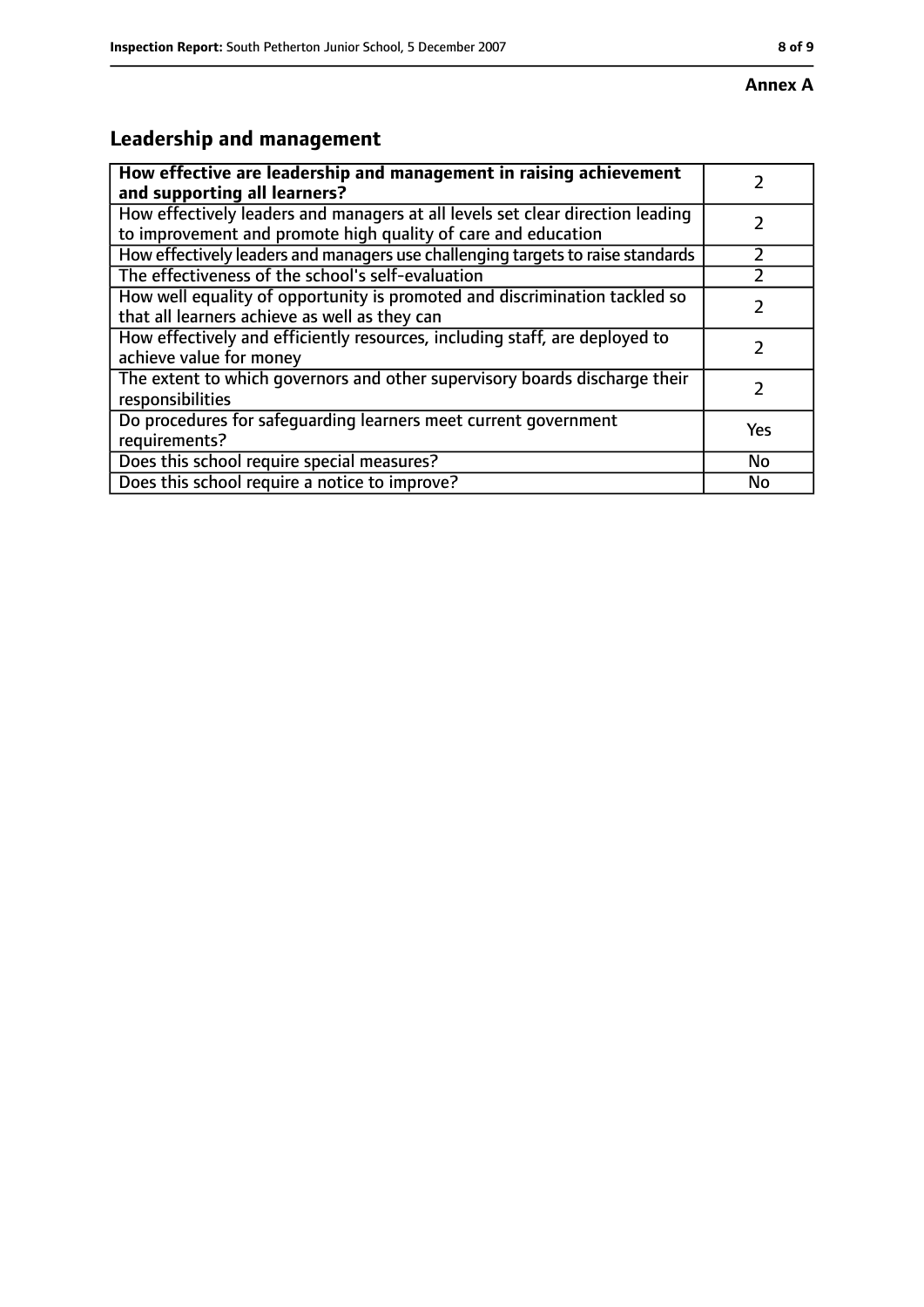#### **Annex B**

## **Text from letter to pupils explaining the findings of the inspection**

6 December 2007

#### Dear Pupils

Inspection of South Petherton Junior School, South Petherton, TA13 5AG.

Thank you for the very friendly welcome you gave me when I visited yourschool. I really enjoyed meeting you and seeing the things you do. The pupils I spoke to were very enthusiastic about your school, as were your parents. I found your school to be a good one. It helps you to achieve well and attain standards by the end Year 6 that are above average in English, mathematics and science. You also attain high standards in ICT, art, music and drama. The quality of your artwork is exceptional and I particularly enjoyed viewing your close observational drawings.

You behave in an exemplary way and are developing into mature young people. You are also very polite and caring and considerate to others. The curriculum gives you a lot of exciting opportunities to extend your learning. These include the many out-of- school clubs you can join and the wide range of visits and visitors you experience. You told me you especially look forward to the residential visit for pupils in Years 5 and 6. All adults take very good care of you and ensure you are safe while in school.

Teachers give you interesting things to do and are keen for you to do well. However, in some classes you are sometimes given work that does not make you think hard enough and so your progress is not as always as good as it could be. You are beginning to evaluate for yourselves how well you are doing, though you do not have enough opportunities to improve your skills in doing this. The headteacher works hard to make sure the school is a good one. It would be helpful if some of her responsibilities were shared amongst other staff so they can be more involved in helping the school improve further. A special word of thanks to the members of the school council who spent time talking to me. You are a credit to your school.

What I have asked your school to do now:

- make sure that pupils in each class are always given work that makes them think hard so they all make at least good progress
- enable more staff to have responsibility in helping the school to improve further
- involve you more in evaluating for yourselves how well you are doing and how you might improve.

You can help too by keeping up the good work you are doing. I hope you continue to enjoy your learning and remain being so kind and considerate to others.

Best wishes, Melvyn Hemmings Lead inspector